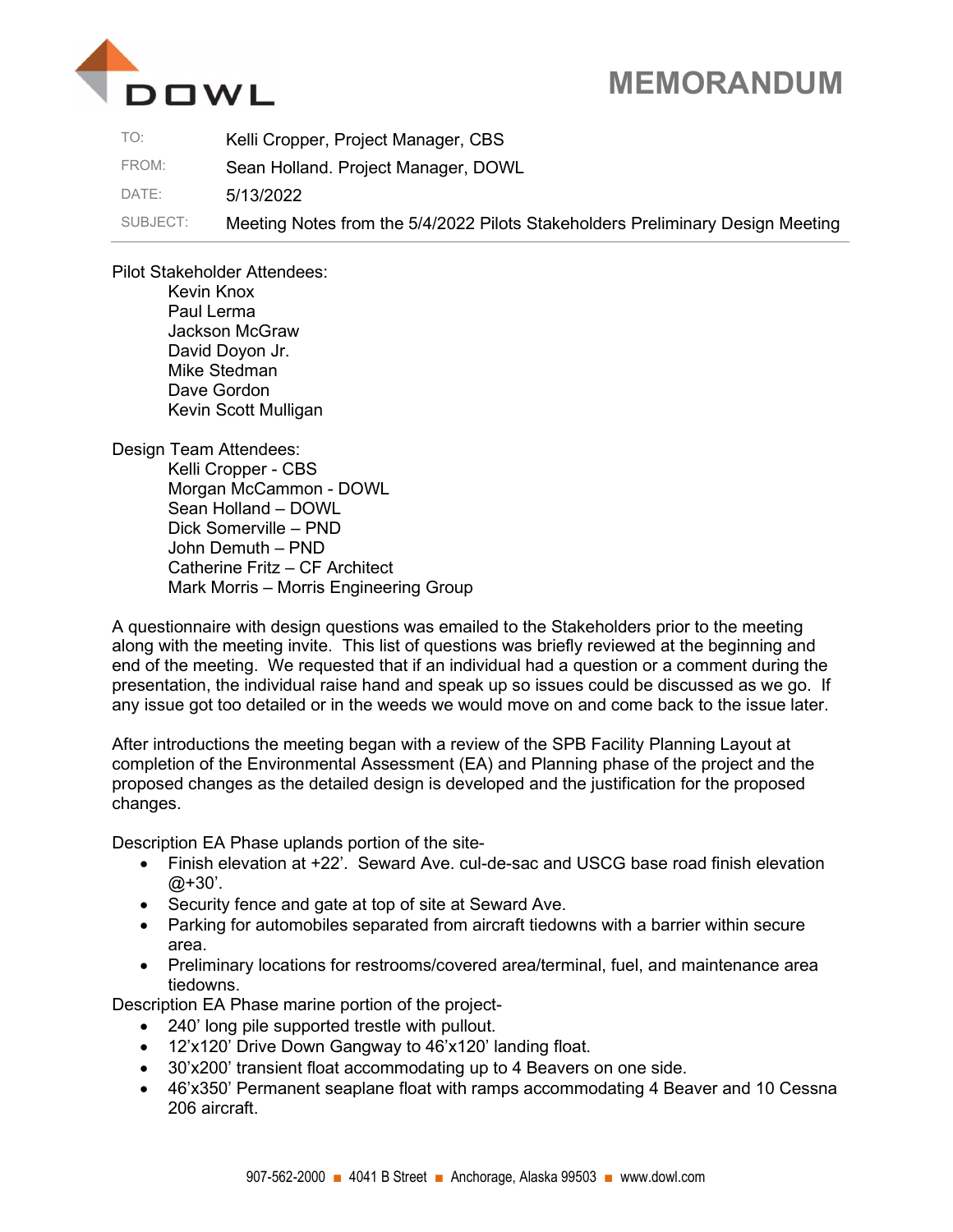Proposed changes and justification-

- Extend the fill an addition 80' at the trestle entrance to reduce the length of the trestle by 80', which sets the first set of trestle piles 80' offshore in deeper water. This will save money as the trestle costs more than fill and the fill has a longer life than the trestle and requires less maintenance. The pull-out changes shape and size. Also driving piles in very shallow water is difficult. For constructability issues eliminating the first two sets of piles/bents and driving piles in deeper water will save money and be more constructible.
- Widen and shorten (54'x140') the Transient Float move piles to the center of the float to accommodate aircraft on either side of float (response to wind direction – aircraft tie-up facing into wind) and set final pile 30' in from end of float for wing clearance.
- Show point of sale fuel at head of Transient dock.
- Increase length of Permanent seaplane ramped float from 350' to 408' in order to provide sufficient wing clearance around mooring piles located at each end of the float.
- The float utilities, potable water, light poles with power receptacles, life safety equipment, etc., are grouped around together around the float steel piles, which are spaced approximately 60 feet apart.

Discussion/comments during the meeting from the Pilot Stakeholders & the design team: Floats/Ramps:

- The group agreed that design for 10-ton vehicles for the trestle, gangway, and landing/floats was adequate.
- There was a suggestion to widen some of the (10) planned permanent 206 float ramps to make more of the float ramps universal to accommodate larger aircraft or add more floats for Beavers. This would likely require lengthening the permanent float. The Cessna 206 float ramps are not wide enough for a Beaver. If some of the float ramps are widened, closer tie downs for smaller planes should be provided.
- There is a possibility for an even larger airplane, such as a Caravan, but they would be difficult to get off the float unless it was lined with a more slippery surface, such as HDPE, but it may be difficult to get them to stay on the ramp if that material is used. If they are not based in Sitka they could use the transient dock tie downs.
- Consider adding two ramps for larger airplanes such as a Caravan or an Otter. Dick Somerville, PND, to research required dimensions. This would likely require lengthening the permanent float.
- Potential for wing hit by vehicles if a plane parks on the east side in the middle of the gangway landing. Suggest not installing tie downs here and signing that as no parking area or provide tiedowns only at the far end of the float near the first plie of the permanent float. There was a suggestion to place the gangway off center of the landing but it needs to be centered for a reasonable structural design.
- Consider adding more space between ramps so that airplanes can be spun and brought alongside the flat portion of the float.
- Will there be a pedestrian walkway on the ramp? No not a dedicated one, they will share the ramp with vehicle traffic. Pedestrians will have the right-of-way.

Utilities:

- 120V (4-plex) receptacles typically installed in light poles at the uplands and on the floats are adequate.
- Should we consider charging for e-airplanes in the future? That would not be included in the initial project but there may be room created/saved for conduits required for that power to be installed in the future.
- Year-round potable water (heat tape and insulated pipe) should be accommodated.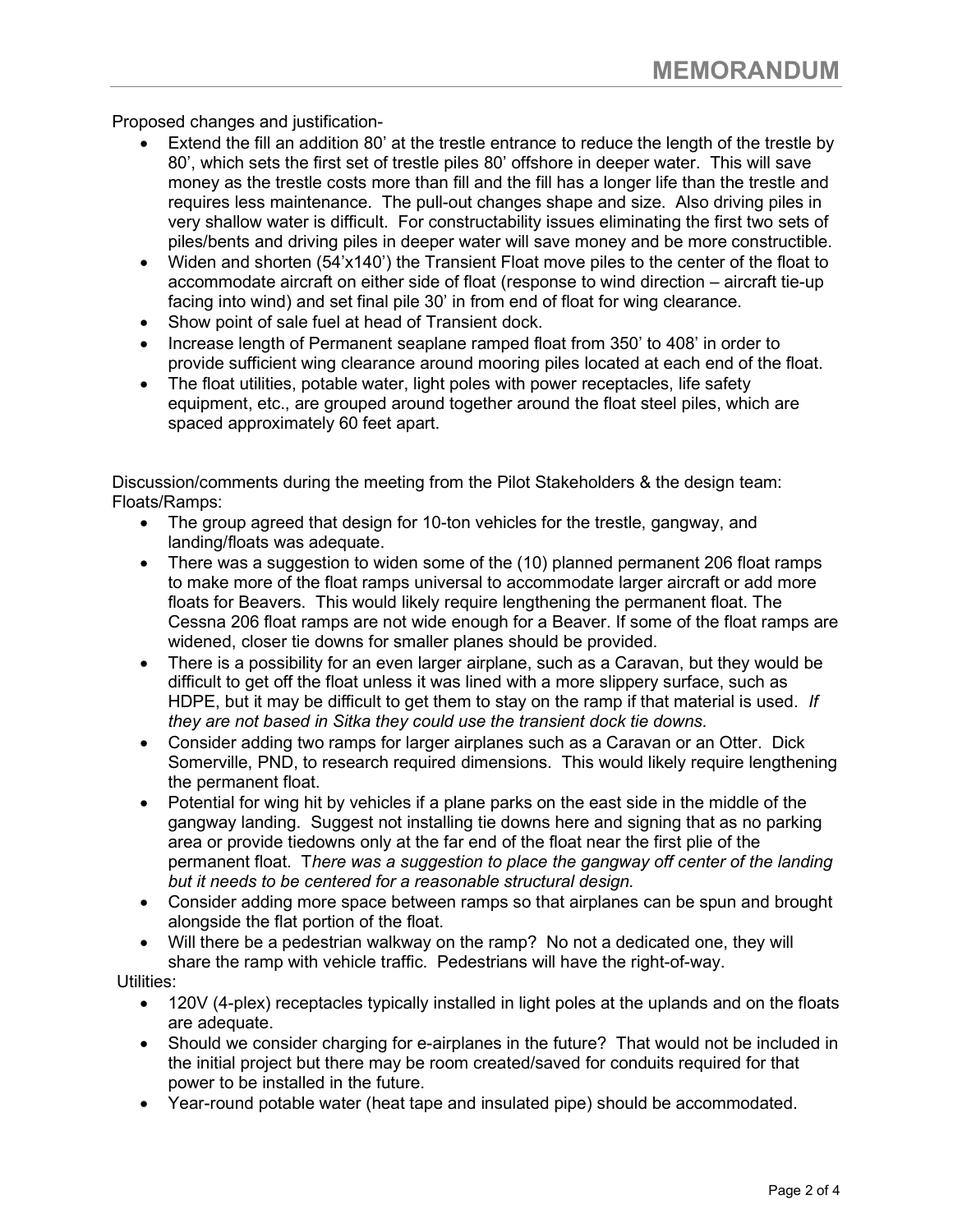- Proposed water spigot layout one for four airplanes located near each pile on the float and around the perimeter at the uplands, is fine.
- Installation of security cameras should be included is scope, similar to the boat harbor, may be able to tie into harbor system.
- Accommodations for fuel is the highest priority.
	- o One flying service estimated that they burn 4-5k gallons of 100LL fuel per year.

Site:

- Pilots preferred moving the security fence and gates with keypad down onto the site and locating the general auto parking outside the security fence.
- Providing a secure fenced area for the aircraft is preferred by the pilots.
- Restroom facilities are required for the SPB as there are no accessible facilities anywhere nearby. Various types of restrooms and covered passenger areas were considered along with a future addition for a small terminal. A small passenger terminal is eligible for a GA airport and would provide permanent restrooms, scales for baggage, a small indoor passenger waiting area and an outdoor covered area for passengers and baggage loading. It would include a small mechanical room for the mechanical systems that could also house equipment needed for the sewage lift station. It is proposed we pursue building the full small terminal building in this phase of the project as it will save money to do it all at once and it will provide amenities that are needed for the functionality of the seaplane base. There was no Stakeholder objection.
- The fuel (types of fuel and proposed amounts/tank size) tank location is proposed to be fenced and located on the west side of the trestle north end of the uplands site. Piping to point of sale location on the transient dock is believed to be AIP eligible along with possibly other fueling infrastructure. It is believed a vendor will complete and operate the system and generate operational revenue for the airport (TBD).
- Permanent tie downs around the perimeter. One pilot suggested center tiedowns be installed, but only used in the winter offseason or for hauling out and securing aircraft during strong storms. There is also potential for temporary tiedowns in the center if permanent tiedown are decided against.
- Pilots are interested in possible future hangars/lease lots.
- These items are from post meeting conversations:
	- $\circ$  Limited access to the SPB and the terminal being inaccessible from outside the fence is a potential problem. This will be an operations issue to be addressed with the operations plan, which is to be developed. Committee forming to begin this process.

Time of year operations, seasonal or year-round?

- At least one operator plans to operate out of the facility year-round.
- Is snow removal required? Yes.

Site Lighting:

- Site lighting fixtures on 40' poles are planned to be placed along the perimeter of the site. These fixtures will be "cut off" type that projects the light downward preserving the night sky.
- No poles will be placed in the center of the site to keep a clear path for aircraft movement.